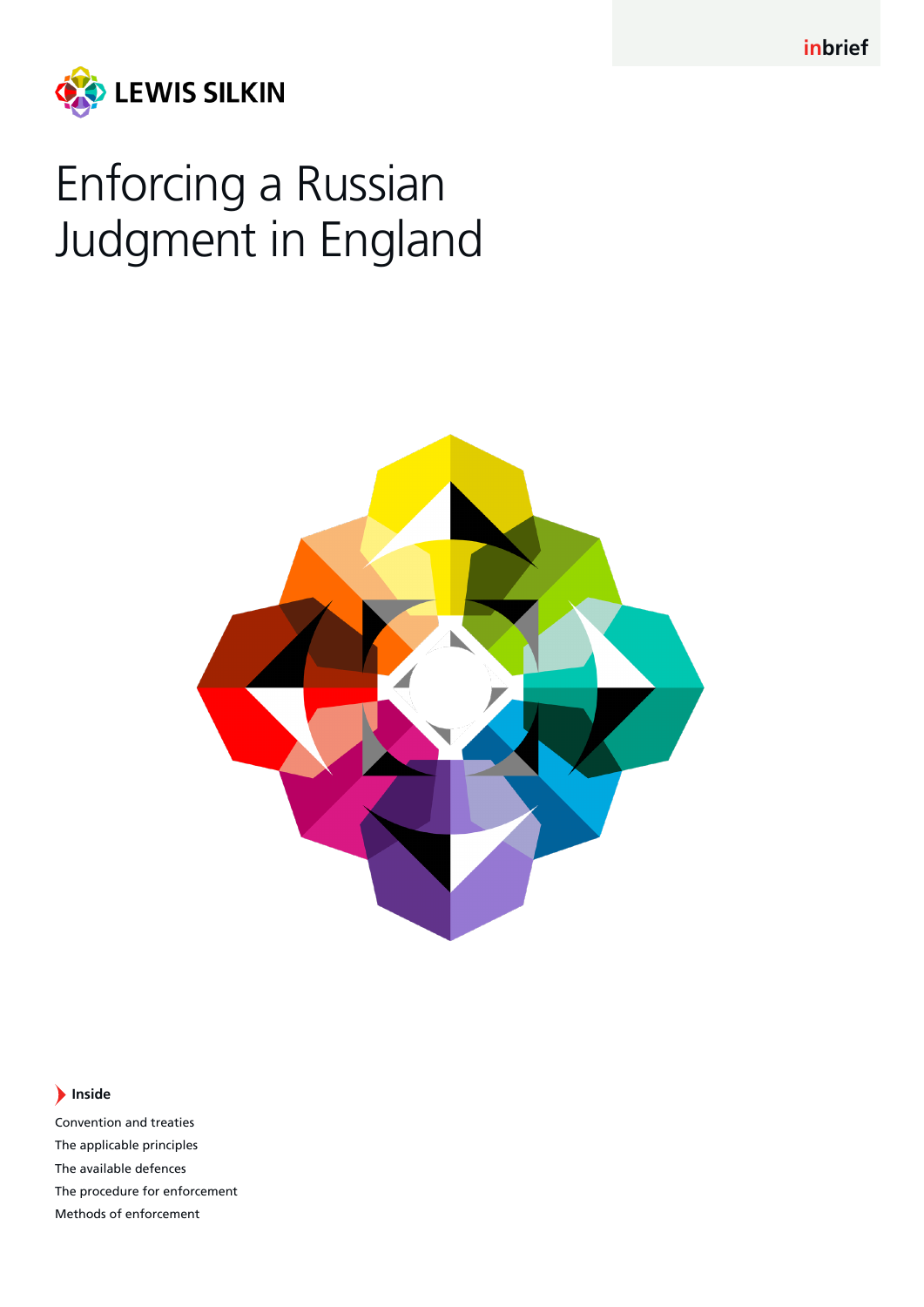

## **Introduction**

It is important for winning parties to be able to enforce judgments made in their favour.

Before issuing proceedings claimants will often need to consider where the assets of a potential defendant are located and whether any judgment obtained can be enforced in the country where the judgment debtor has assets.

If a proposed defendant to Russian proceedings holds assets in England, it will be particularly important for a claimant to examine whether an English court will enforce a Russian judgment in their favour.

The purpose of this briefing note is to summarise the principles and procedures governing the enforcement of Russian judgments in England and Wales.

# **Convention and treaties**

There is at present no treaty or convention in place which provides for the direct recognition and enforcement of Russian judgments in England and Wales.

In the absence of a relevant treaty, a Russian judgment must be enforced in England and Wales by a claim made under common law.

Under the English common law, where a foreign court of competent jurisdiction has determined that a certain sum is due from one person to another, a legal obligation arises on the defendant to pay that sum. The claimant may bring a claim in England to enforce that obligation as a debt.

The claim must be brought by way of fresh proceedings in England for a debt, with the unsatisfied Russian judgment serving as the cause of action.

# **The applicable principles**

A Russian court judgment may be enforced in England if the judgment:

- a) is for a debt or a definite sum of money;
- b) is unrelated to taxes, fines or penalties;
- c) is final and conclusive;
- d) was given by a court having jurisdiction to determine the dispute according to the English rules of the conflict of laws.

These requirements are explained below.

## **Definite sum of money**

For a claim to be brought to enforce a foreign judgment, the judgment must be for a definite sum of money. If the Russian judgment requires the defendant to do anything other than pay a sum of money, e.g. specifically perform a contract, it will not support a cause of action.

## **Unrelated to taxes, fines or penalties**

The judgment must not be for a sum payable in respect of taxes, or in respect of a fine or other penalty. A "penalty" normally means a sum payable to the State but if the sum awarded is intended to punish the defendant, enforcement of the judgment may be unenforceable on the basis that is against English public policy (see below).

## **Final and conclusive**

In order to establish that a final and conclusive judgment has been pronounced, it must be shown that the Russian judgment finally established the existence of the debt.

A judgment may, however, be final and conclusive even though it is subject to an appeal. The key point is that the judgment must be final and unalterable by the court which pronounced it.

If the Russian judgment is subject to appeal the English court may enforce it but attach conditions which save the interest of those who have a right of appeal. For example, a stay of execution may be ordered by an English court pending a possible appeal of the underlying Russian judgment.

## **Competent jurisdiction**

The relevant Russian court must have had jurisdiction, according to the English rules of the conflict of laws, to determine the subject matter of the dispute. The English court will generally consider the Russian court to have had the required jurisdiction only where the person against whom the judgment was given:

- a) was, at the time the proceedings were commenced, present in the jurisdiction; or
- b) was the claimant, or counterclaimant, in the proceedings; or
- c) submitted to the jurisdiction of the Russian courts by voluntarily appearing in the proceedings; or
- d) agreed, before commencement, in respect of the subject matter of the proceedings, to submit to the jurisdiction of the Russian courts.

The key point is that when deciding whether the Russian court had jurisdiction, the English court will apply, not the law of the Russian court, but the above rules of the conflict of laws.

## **The available defences**

Even where the above requirements have been met, the enforcement of a Russian court judgment may nevertheless be challenged in the English court. The grounds of challenge include:

a) where the judgment was obtained by fraud;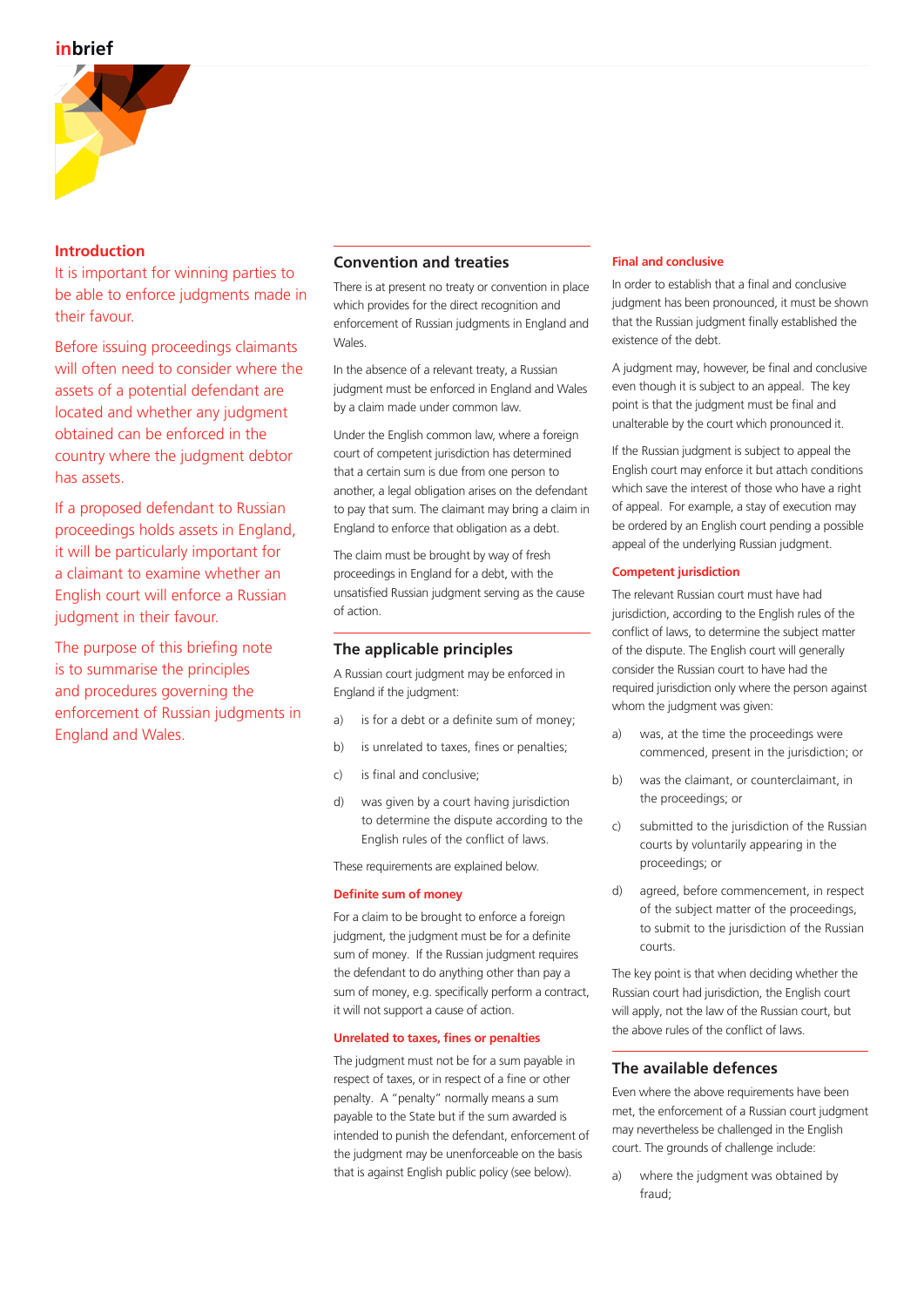

- b) where the judgment is contrary to English public policy; and
- c) where the proceedings were conducted in a manner which the English court regards as contrary to the principles of natural justice.

Importantly, the English court will not re-examine the merits of a Russian judgment. The Russian judgment may not be challenged on the grounds that it contains an error of fact or law. In other words, the English court will not seek to go behind the Russian judgment or re-try the facts of the underlying proceedings.

These potential defences to enforcement are explained below.

#### **Fraud**

If the Russian judgment was obtained by fraud then it will be open to attack in England and may not be enforceable. Such fraud may be either:

- 1. fraud on the part of the party who "won" in the Russian proceedings; or
- 2. fraud on the part of the Russian court.

The fraud defence forms part of the general policy of the common law that "fraud unravels all". For example, if a claimant successfully obtains a Russian court judgment but does so by fraudulently concealing relevant facts then the judgment may not be enforceable in England.

#### **Public policy**

It is also possible to resist a Russian judgment on the basis that its enforcement or recognition would be contrary to public policy. The scope of the public policy defence has not been precisely defined but it is generally accepted that the rule may extend to a refusal to recognise or enforce judgments which offend universal principles of morality. Furthermore, if the enforcement of the Russian judgment would be contrary to the European Convention on Human Rights, enforcement will in principle be refused.

### **Natural justice**

As mentioned above, the English court will not investigate the merits of the Russian judgment at the enforcement stage. However, the English court may refuse to enforce a Russian judgment if there has been an irregularity in the underlying proceedings.

When considering the defence of natural justice, the focus of the English court is often on whether the defendant to the Russian proceedings was given notice of claim against him and whether the defendant was afforded an opportunity to substantially present his case to the court. The defence of "natural justice", however, goes further and an English court will consider all of the circumstances of the case to determine whether there was a procedural defect in the Russian proceedings which constituted a breach (in the English court's view) of substantial justice.

#### **The procedure for enforcement**

In order to enforce a judgment of the Russian court in the English court, a party must issue a Claim Form providing a concise statement of the nature of the claim and claiming the amount of the judgment debt.

Where the judgment debtor is outside the United Kingdom, the claimant must apply for permission to serve the claim out of the jurisdiction.

If, following service, the defendant does not respond to the claim, the claimant will be entitled to obtain judgment in default.

If the defendant acknowledges service, the claimant must file and serve Particulars of Claim, setting out a concise statement of the facts relied on in support of the claim. The Particulars of Claim should contain a statement that the Russian court had jurisdiction over the underlying proceedings.

In most cases a party will be entitled to apply to obtain summary judgment without trial, unless the debtor can satisfy the English court that it has a real prospect of establishing at trial one of the defences set out above. Applications for summary judgment are dealt with swiftly, without the need for oral evidence.

If the claim on the Russian judgment is successful, the judgment creditor will then have the benefit of an English court judgment. The judgment creditor will then be entitled to use the procedures of the English courts to enforce the judgment as set out below.

# **Methods of enforcement**

Obtaining recognition of the judgment in England may not be the end of the matter. There is always the risk that the judgment debtor will fail to comply with and satisfy the judgment that has been obtained from the English court. What can the judgment creditor do after it has turned the Russian court judgment into an English judgment?

In England there are a number of relatively straightforward ways in which a successful party can enforce a judgment which requires payment of money by another party. The decision as to which method to use will be based on an assessment of the judgment debtor's specific financial circumstances. If the judgment creditor is not already aware of the types of assets owned by the judgment debtor, there are means available for requiring the judgment debtor or its directors to attend court to answer questions and provide information about its finances.

The options open to an unsatisfied judgment creditor are as follows:

#### **Third party debt order**

On the basis of the unsatisfied judgment, the judgment creditor can obtain a (further) order from the court but this time against a third party who owes money to the judgment debtor. The order will require the third party to pay the money which it owes to the judgment debtor directly to the judgment creditor rather than to the judgment debtor. This can be used in relation to the judgment debtor's bank account (assuming that it is in credit). As a result, it is always useful if you can obtain details of the judgment debtor's bank account.

#### **Charging order**

The judgment creditor can obtain a charge over the judgment debtor's property. A charging order gives the judgment creditor some security in relation to the unsatisfied judgment, which can be enforced if necessary. A charge, however, does not materialise into payment of the judgment sum until and unless the property over which the charge is obtained is sold. You will also need to consider whether there are other charges over the property which will take priority over yours.